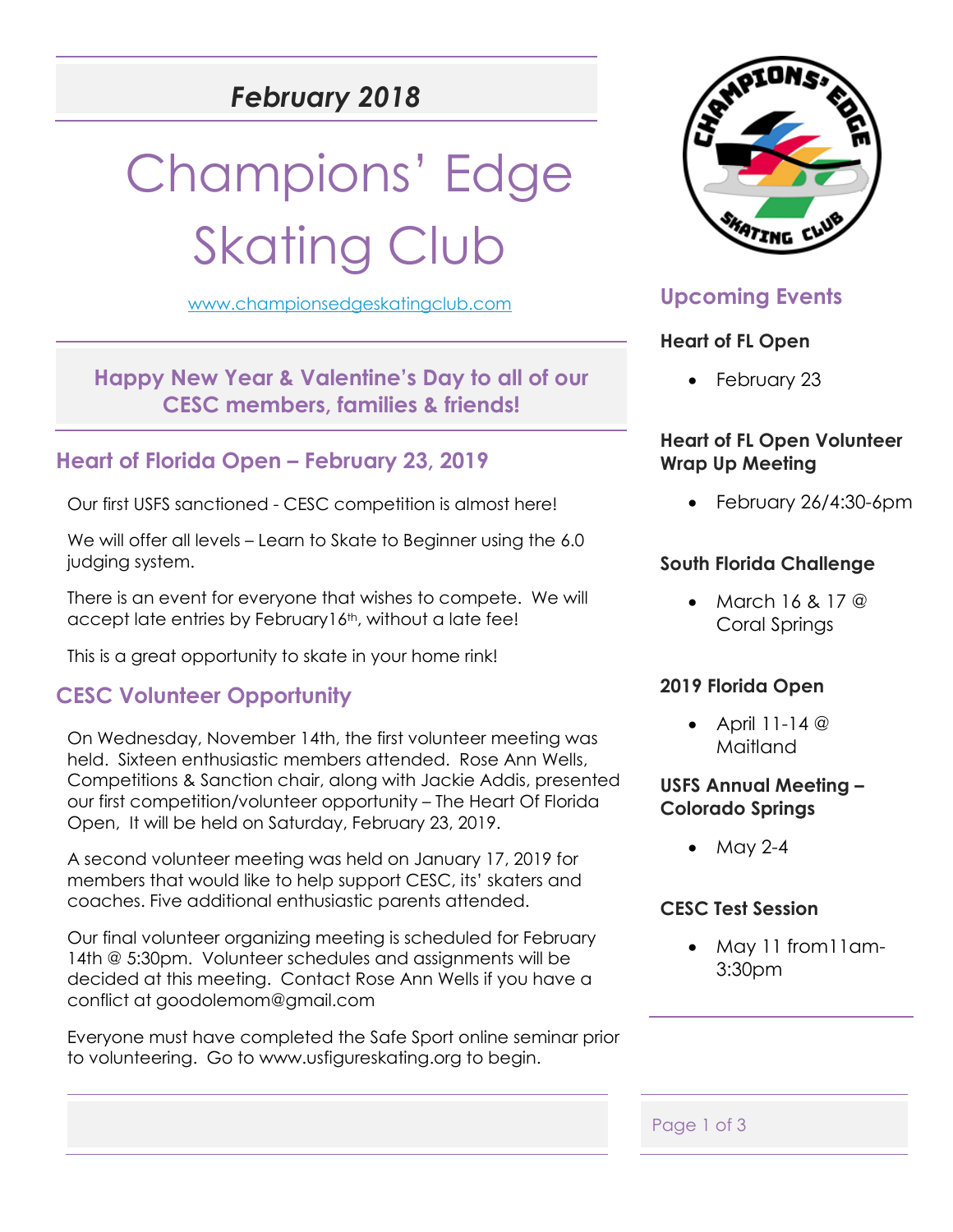We will continue to need volunteers as we grow! Our next volunteer need will be at the Sunshine State Games in May.

## **February Test Session Results**

This was the largest test session held at CESC! We had to negotiate for 2 extra hours of ice to accommodate all of the testers. Due to the increased popularity of our club, the test chair used her prerogative and closed the test when all the ice was scheduled. The May 11<sup>th</sup> test session is available now, so plan ahead to register and secure a place on that date. There will be two summer test sessions in July and August. Dates TBD.

Of the 36 testers, 34 tests were passed! CESC is very proud of this accomplishment!

#### **Juvenile Moves**

Caitlin Mesa

Alexa Rosenbloom

#### **Pre-Juvenile Moves**

Paige Clauws

Annabel Lewis

Elyse Zhou

#### **Preliminary Moves**

Madeline Herbert

#### **Pre-Preliminary Moves**

Maybree Mace

Peyton Mazur

#### **Junior Free Skate**

Lexi Kearns

#### **Juvenile Free Skate**

Julia Axley

Paige Roark

#### **Pre-Juvenile Free Skate**

Caitlin Mesa

## **Upcoming Events Continued**

#### **CESC Annual Meeting**

• May 11 at 5pm @ AHCI

#### **Florida State Games**

• May 17-19 @ AHCI Wesley Chapel

#### **CESC Second Annual Banquet**

• June 6/5:30-8:30pm @ Hilton Garden Inn

#### **National Festival Excel Series**

• June 7-9 @ Panthers Ice Den Coral Springs

Page 2 of 3